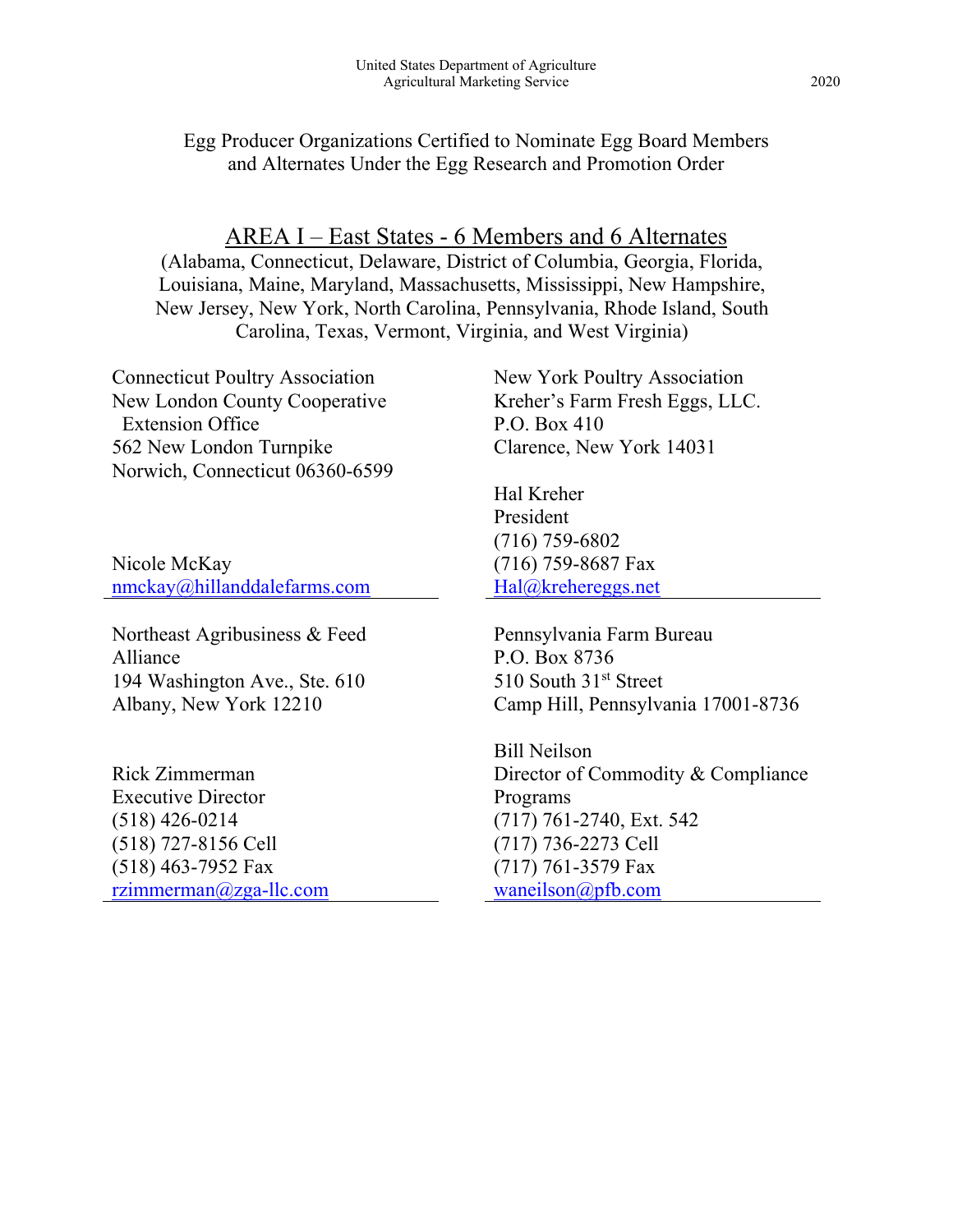PennAg Industries Association Poultry Council 2215 Forest Hills Drive, Suite 39 Harrisburg, Pennsylvania 17112

Katie McLaughlin **Director** (717) 651-5920 (717) 651-5926 Fax [kmclaughlin@pennag.com](mailto:kmclaughlin@pennag.com)

U.S. Poultry & Egg Association 1530 Cooledge Road Tucker, Georgia 30084

John Starkey (770) 493-9401 (770) 635-9057 Direct Dial (770) 493-9257 Fax [jstarkey@uspoultry.org](mailto:jstarkey@uspoultry.org)

Alabama Poultry and Egg Association, Inc. P.O. Box 240 Montgomery, Alabama 36101-0240

Ray Hilburn Associate Director (334) 265-2732 (334) 320-5478 Cell (334) 265-0008 Fax [Ray@alabamapoultry.org](mailto:Ray@alabamapoultry.org)

Mississippi Poultry Association, Inc. 110 Airport Road, Suite C Pearl, Mississippi 39208

Mark Leggett President (601) 932-7560 (601) 932-7568 Fax [Leggett@mspoultry.org](mailto:Leggett@mspoultry.org) Poultry Producers Association of Rhode Island 67 Cucumber Hill Road Foster, Rhode Island 02825

Eli Berkowitz President (401) 397-3033 (401) 397-3403 Fax [eggfarm2k@aol.com](mailto:eggfarm2k@aol.com)

Virginia Egg Council, Inc. 911 Saddleback Court McLean, Virginia 22102-1317

Cecilia Glembocki Executive Director (703) 790-1984 (703) 501-6152 Cell-Preferred [virginiaegg@cox.net](mailto:virginiaegg@cox.net)

Florida Poultry Federation, Inc. 1625 Summit Lake Drive, Suite 300 Tallahassee, Florida 32317

 $\mathcal{L}_\mathcal{L}$ 

Ms. Nancy Stephens (850) 402-2954 [Nancy@nstephens.com](mailto:Nancy@nstephens.com)

North Carolina Egg Association, Inc. 1224 Secotan Place Fuquay-Varina, North Carolina 27526

Lisa Prince Executive Director (919) 319-1195 (919) 319-1196 Fax (919) 906-0067 Cell [egglady@ncegg.org](mailto:egglady@ncegg.org) or [lprince@ncegg.org](mailto:lprince@ncegg.org)